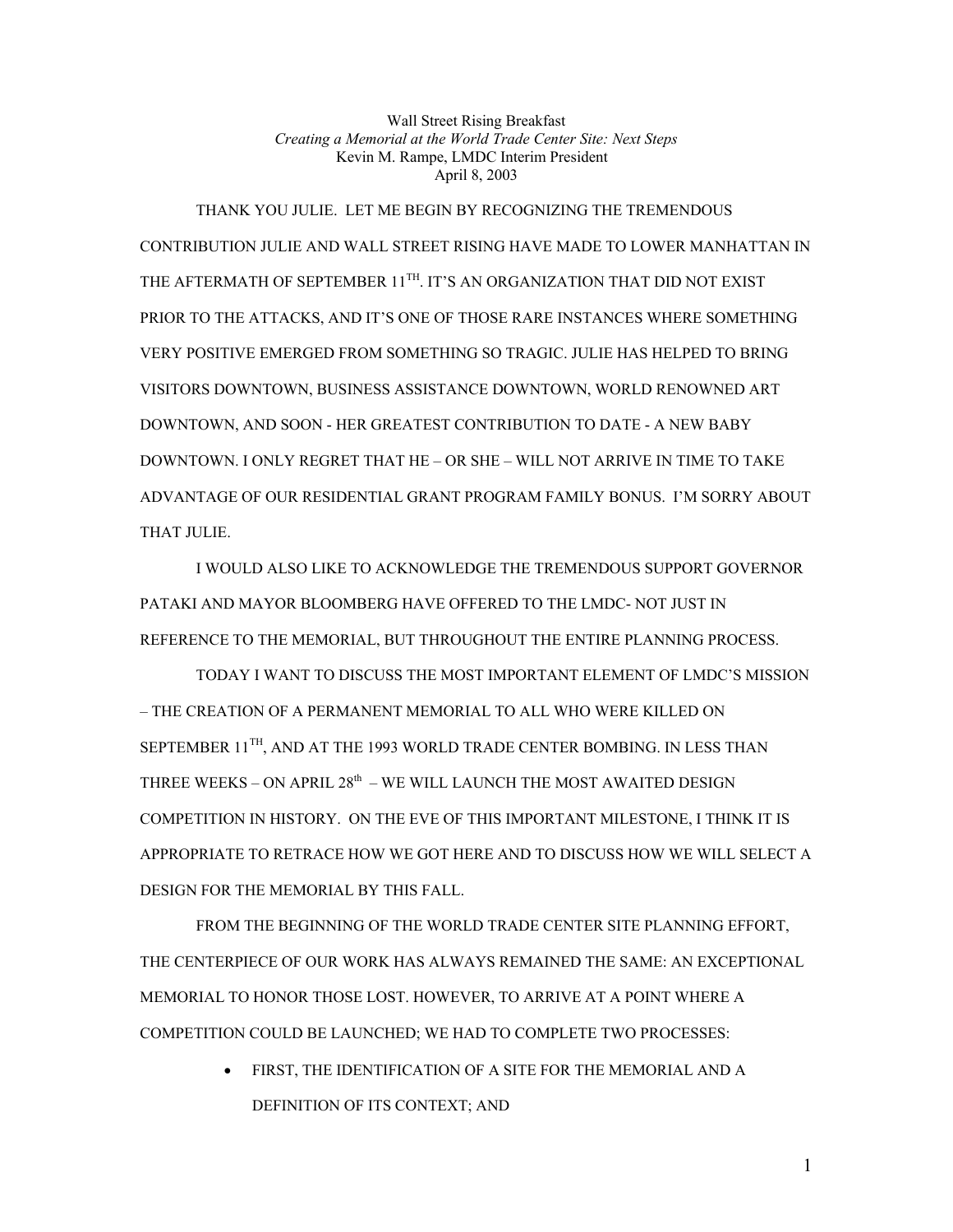• SECOND, THE CREATION OF A MISSION AND PROGRAM FOR THE MEMORIAL.

IT IS DIFFICULT TO IMAGINE HOW THE BEST MEMORIAL DESIGN COULD HAVE BEEN CONCEIVED AND SELECTED WITHOUT UNDERSTANDING ITS SETTING AND THE SURROUNDING ELEMENTS. THE NINE TEAMS THAT TOOK PART IN THE INTERNATIONAL DESIGN COMPETITION FOR THE WORLD TRADE CENTER SITEWERE ALL CHARGED WITH MAKING THE MEMORIAL SETTING AND CONTEXT THE OVERRIDING CONSIDERATION – HOW MUCH SPACE IS ALLOTTED FOR THE MEMORIAL? HOW IS THE MEMORIAL EXPERIENCED FROM DIFFERENT APPROACHES? WHAT IS ADJACENT TO AND SURROUNDING THE MEMORIAL?

THE DESIGN WE ULTIMATELY SELECTED – MEMORY FOUNDATIONS BY STUDIO DANIEL LIBESKIND – MET THE MANDATE AND MADE THE MEMORIAL SPACE ITS CENTERPIECE. THIS IS WHY IT RESONATED SO DEEPLY WITH THE PUBLIC. BY LEAVING THE SLURRY WALL EXPOSED AND CREATING A FOUR AND HALF ACRE VOID DANIEL LIBESKIND PROVIDED A DRAMATIC SETTING FOR THE SYMBOLIC MEMORIAL YET TO COME. THE DESIGN LEAVES AN EMPTY CANVAS UPON WHICH WE WILL ASK THE BEST AND THE BRIGHTEST FROM AROUND THE WORLD TO CREATE A MEMORIAL, WHILE DEFINING THE CONTEXT- THE HEIGHT OF BUILDINGS THAT WILL SURROUND THE MEMORIAL, THE GRAND APPROACH THROUGH THE WEDGE OF LIGHT, AND OTHER CRITICAL ELEMENTS; ALL OF WHICH WILL AID IN THE CREATIVE PROCESS.

BUT THE PHYSICAL SETTING FOR THE MEMORIAL WAS ONLY HALF THE CHALLENGE. WE ALSO HAD TO ADDRESS THE DIFFICULT QUESTIONS OF WHAT THE MEMORIAL SHOULD EMBODY, WHO SHOULD IT MEMORIALIZE, WHAT ELEMENTS SHOULD BE SPECIFIED, AND WHAT ELEMENTS SHOULD BE LEFT TO THE IMAGINATION OF THE ULTIMATE DESIGNER. DRAWING UPON THE WORK OF THE LMDC'S FAMILIES ADVISORY COUNCIL AND THOUSANDS OF PUBLIC COMMENTS, TWO VOLUNTEER COMMITTEES CREATED A MISSION STATEMENT AND PROGRAM FOR THE MEMORIAL.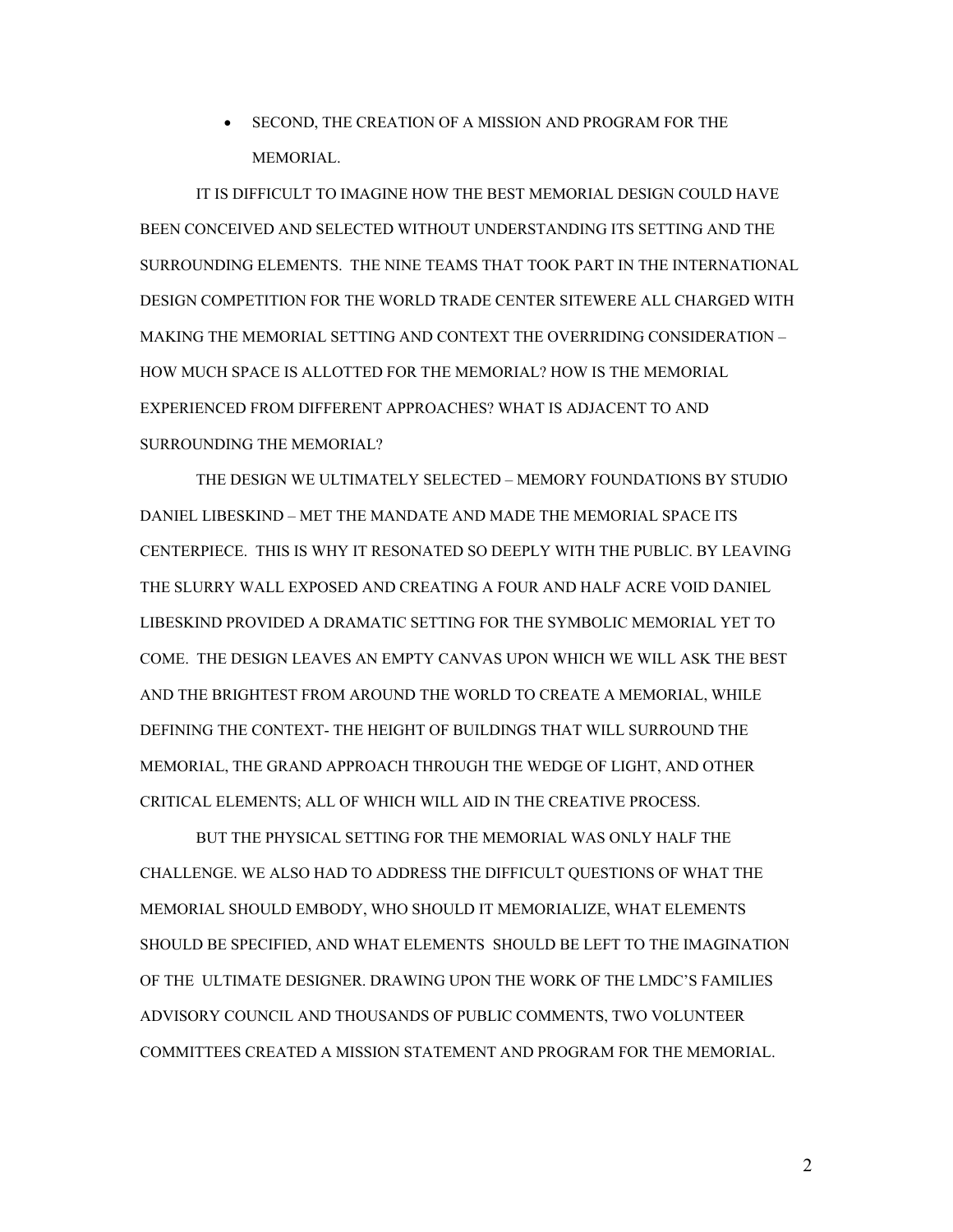THE MISSION STATEMENT DESCRIBES THE PURPOSE OF THE MEMORIAL, WHILE THE PROGRAM DESCRIBES THE PRINCIPLES THE MEMORIAL MUST EMBODY AND ELEMENTS IT MUST FEATURE TO BE CONSIDERED IN THE COMPETITION. THE PROGRAM HAS SEVERAL ELEMENTS: FOR EXAMPLE, OUR NATION WAS UNITED BY SEPTEMBER 11<sup>TH</sup>, AND SO THE MEMORIAL AT THE WORLD TRADE CENTER SHOULD HONOR AS ONE NATION ALL THOSE WHO WERE MURDERED ON SEPTEMBER 11 IN SHANKSVILLE, THE PENTAGON AND AT THE WORLD TRADE CENTER. THE PROGRAM ALSO CALLS FOR INDIVIDUAL RECOGNITION OF EVERY VICTIM…TO MAKE THE FOOTPRINTS VISIBLE… AND TO MAKE PROVISIONS FOR A FINAL RESTING PLACE FOR ALL OF THE UNIDENTIFIED REMAINS.

WITH THE MEMORIAL SETTING AND CONTEXT DEFINED, AND THE PROGRAM AND MISSION STATEMENT IN PLACE, WE BEGAN THE PROCESS OF STRUCTURING A COMPETITION. WHILE HISTORY WAS OUR GUIDE – INDEED, WE VISITED MEMORIALS AROUND THE NATION TO GAIN INSIGHT - IN TRUTH, THERE IS NO PERFECT TEMPLATE FOR THE EFFORT WE ARE ABOUT TO EMBARK UPON. ANITA CONTINI - WHO IS DOING AN EXCELLENT JOB SHEPHERDING THIS EFFORT AT LMDC, ALONG WITH HER STAFF AND CONSULTANTS - CREATED A NEW PROCESS. I ALSO WANT TO THANK THE MANY PEOPLE WHO ASSISTED IN DEVELOPING THIS PROCESS, INCLUDING OUR MEMORIAL BOARD WORKING GROUP, DEBORAH WRIGHT AND TOM JOHNSON, AS WELL AS THE MANY PEOPLE ANITA CONSULTED, SUCH AS RICK BELL, PRESIDENT OF THE NEW YORK CHAPTER OF THE AMERICAN INSTITUTE OF ARCHITECTS. THE PROCESS IS MODELED ON STANDARDS DEVELOPED BY THE AIA, BUT IS ADAPTED TO SUIT OUR UNIQUE CIRCUMSTANCES. HERE ARE THE BROAD OUTLINES:

THE MISSION STATEMENT AND THE PROGRAM ARE BEING GIVEN EFFECT THROUGH THE DEVELOPMENT OF GUIDELINES, WHICH WILL BE RELEASED ON APRIL 28<sup>TH</sup> , MARKING THE START OF THE REGISTRATION PERIOD FOR THE MEMORIAL COMPETITION. THE LMDC WILL THEN LAUNCH A GLOBAL OUTREACH CAMPAIGN TO ENCOURAGE PARTICIPATION. ADVERTISEMENTS WILL BE PLACED IN NEWSPAPERS AND MAGAZINES AROUND THE WORLD, AND A PRESS RELEASE ANNOUNCING THE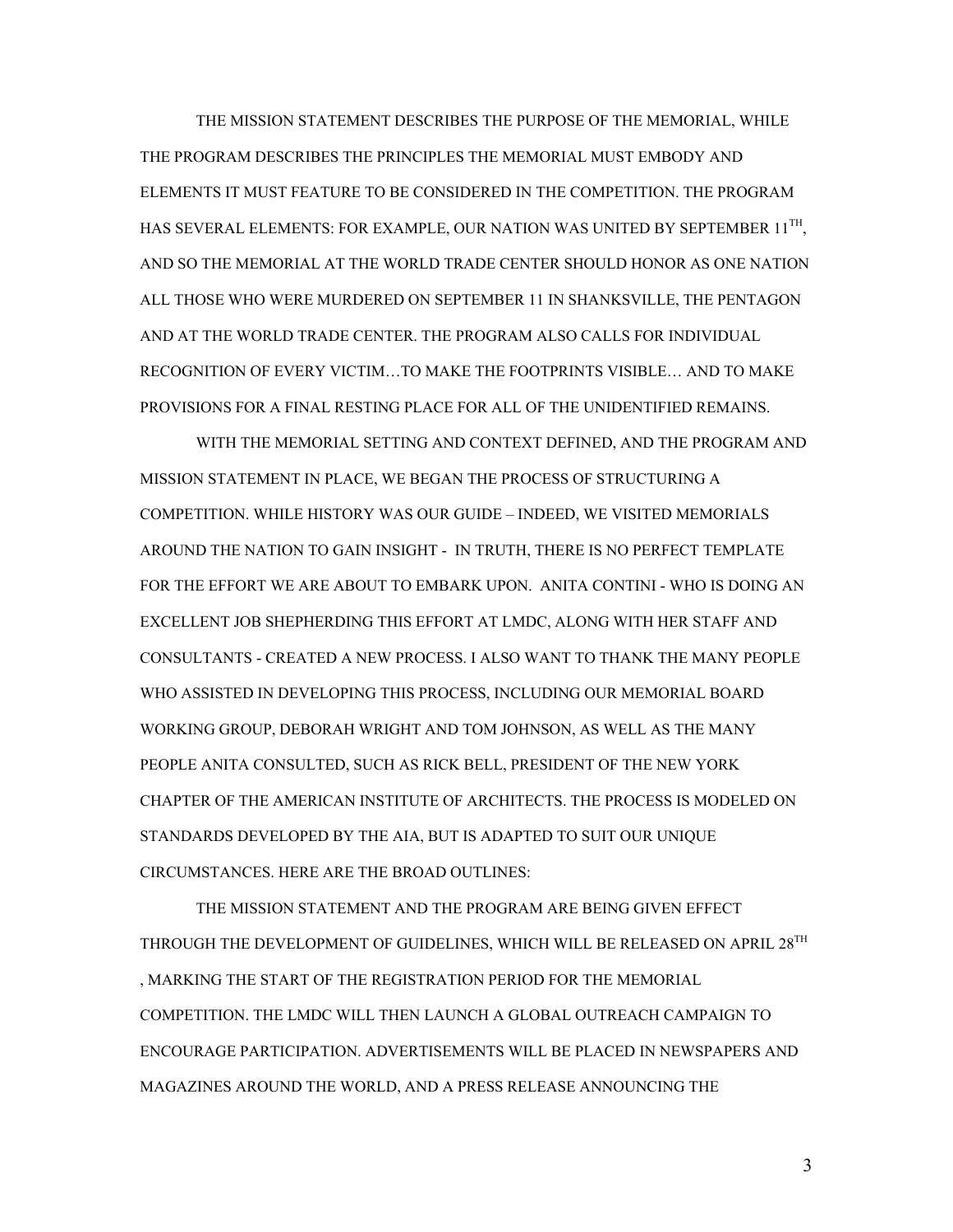COMPETITION WILL BE TRANSLATED INTO 22 DIFFERENT LANGUAGES. A NEW WEBSITE WILL LAUNCH ON APRIL 28<sup>TH</sup>, WHICH WILL ENABLE PARTICIPANTS TO DOWNLOAD THE GUIDELINES AND REGISTER FROM ANYWHERE IN THE WORLD.

ALTHOUGH THE ATTACKS OCCURRED ON U.S. SOIL, 91 NATIONS SUFFERED LOSSES ON SEPTEMBER  $11^{TH}$ . THE OUTPOURING OF SUPPORT FOLLOWING THE ATTACKS CONFIRMED THAT FREEDOM IS NOT AN AMERICAN IDEA – BUT A UNIVERSAL IDEAL. THEREFORE, THE COMPETITION WILL BE OPEN TO ANYONE, ANYWHERE, WHO IS 18 YEARS OF AGE OR OLDER, WITHOUT REGARD TO NATIONALITY OR PROFESSIONAL ACCREDITATION. ANYONE 18 YEARS OF AGE OR OLDER WILL BE ABLE TO TAKE PART. THE LMDC WILL BEAR THE EXTENSIVE COSTS OF ADMINISTERING THE COMPETITION, AND A NOMINAL SUBMISSION FEE OF \$25 WILL GO TOWARD BUILDING THE MEMORIAL.

AS IS CUSTOMARY IN COMPETITIONS, A DISTINGUISHED JURY WILL SOON BE ASSEMBLED TO SELECT A WINNING DESIGN FOR THE MEMORIAL. THE DESIGNS WILL BE JUDGED AGAINST HOW WELL THEY GIVE EFFECT TO THE MISSION STATEMENT AND PROGRAM, AS SET FORTH IN THE COMPETITION GUIDELINES. EVERY EFFORT WILL BE MADE TO RESPECT AND PROTECT THE INTEGRITY AND DISCRETION OF THE JURY, FOR THEY WILL BE CHARGED WITH A DIFFICULT AND SENSITIVE TASK. BUT OUR PROCESS WILL GO FURTHER THAN STANDARD PRACTICE IN ONE IMPORTANT RESPECT. BECAUSE SO MANY PEOPLE WERE AFFECTED BY SEPTEMBER 11<sup>TH</sup>, WE FEEL IT IS IMPORTANT FOR THE JURY'S DECISION TO BE INFORMED BY THE HOPES AND ASPIRATIONS OF THE GENERAL PUBLIC.

IN EARLY SUMMER, THE LMDC WILL PROVIDE OPPORTUNITIES FOR THE PUBLIC TO INFORM THE JURY ABOUT THEIR OPINIONS ON HOW ELEMENTS IN THE PROGRAM SHOULD BE INCORPORATED IN A WINNING DESIGN. THE PURPOSE OF THESE FORUMS IS TO ENSURE THAT THE JURY HAS THE BENEFIT OF KNOWING THE PUBLIC'S ASPIRATIONS WHEN THEY REVIEW SUBMISSIONS AND CAN CONSIDER THOSE ASPIRATIONS DURING THE DECISION MAKING-PROCESS. BUT I WANT TO BE VERY CLEAR: PUBLIC COMMENT WILL NOT BE SOLICITED ON INDIVIDUAL DESIGNS. WE WILL ENTRUST THE JURY WITH